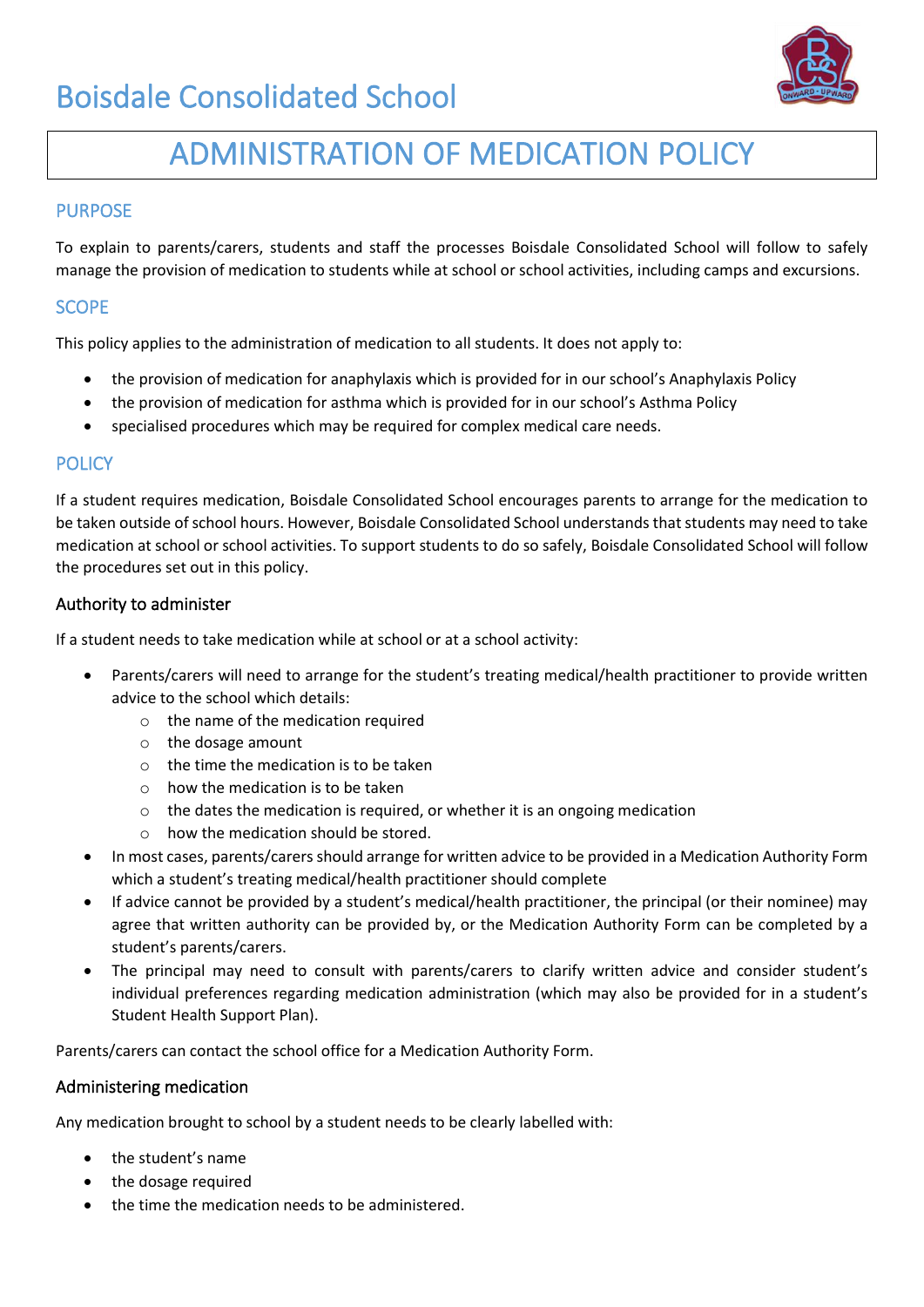

## Boisdale Consolidated School

Parents/carers need to ensure that the medication a student has at school is within its expiry date. If school staff become aware that the medication a student has at school has expired, they will promptly contact the student's parents/carers who will need to arrange for medication within the expiry date to be provided.

If a student needs to take medication at school or a school activity, the principal (or their nominee) will ensure that:

- 1. Medication is administered to the student in accordance with the Medication Authority Form so that:
	- the student receives their correct medication
	- in the proper dose
	- via the correct method (for example, inhaled or orally)
	- at the correct time of day.
- 2. A log is kept of medicine administered to a student.
- 3. Where possible, two staff members will supervise the administration of medication.
- 4. The teacher in charge of a student at the time their medication is required:
	- is informed that the student needs to receive their medication
	- if necessary, release the student from class to obtain their medication.

#### *Self-administration*

In some cases it may be appropriate for students to self-administer their medication. The principal may consult with parents/carers and consider advice from the student's medical/health practitioner to determine whether to allow a student to self-administer their medication.

If the principal decides to allow a student to self-administer their medication, the principal may require written acknowledgement from the student's medical/health practitioner, or the student's parents/carers that the student will self-administer their medication.

#### Storing medication

The principal (or their nominee) will put in place arrangements so that medication is stored:

- securely to minimise risk to others
- in a place only accessible by staff who are responsible for administering the medication
- away from a classroom (unless quick access is required)
- away from first aid kits
- according to packet instructions, particularly in relation to temperature.

For most students, Boisdale Consolidated School will store student medication at the office.

The principal may decide, in consultation with parents/carers and/or on the advice of a student's treating medical/health practitioner:

- that the student's medication should be stored securely in the student's classroom if quick access might be required
- to allow the student to carry their own medication with them, preferably in the original packaging if:
	- $\circ$  the medication does not have special storage requirements, such as refrigeration
	- o doing so does not create potentially unsafe access to the medication by other students.

### Warning

Boisdale Consolidated School will not:

• in accordance with Department of Education and Training policy, store or administer analgesics such as aspirin and paracetamol as a standard first aid strategy as they can mask signs and symptoms of serious illness or injury